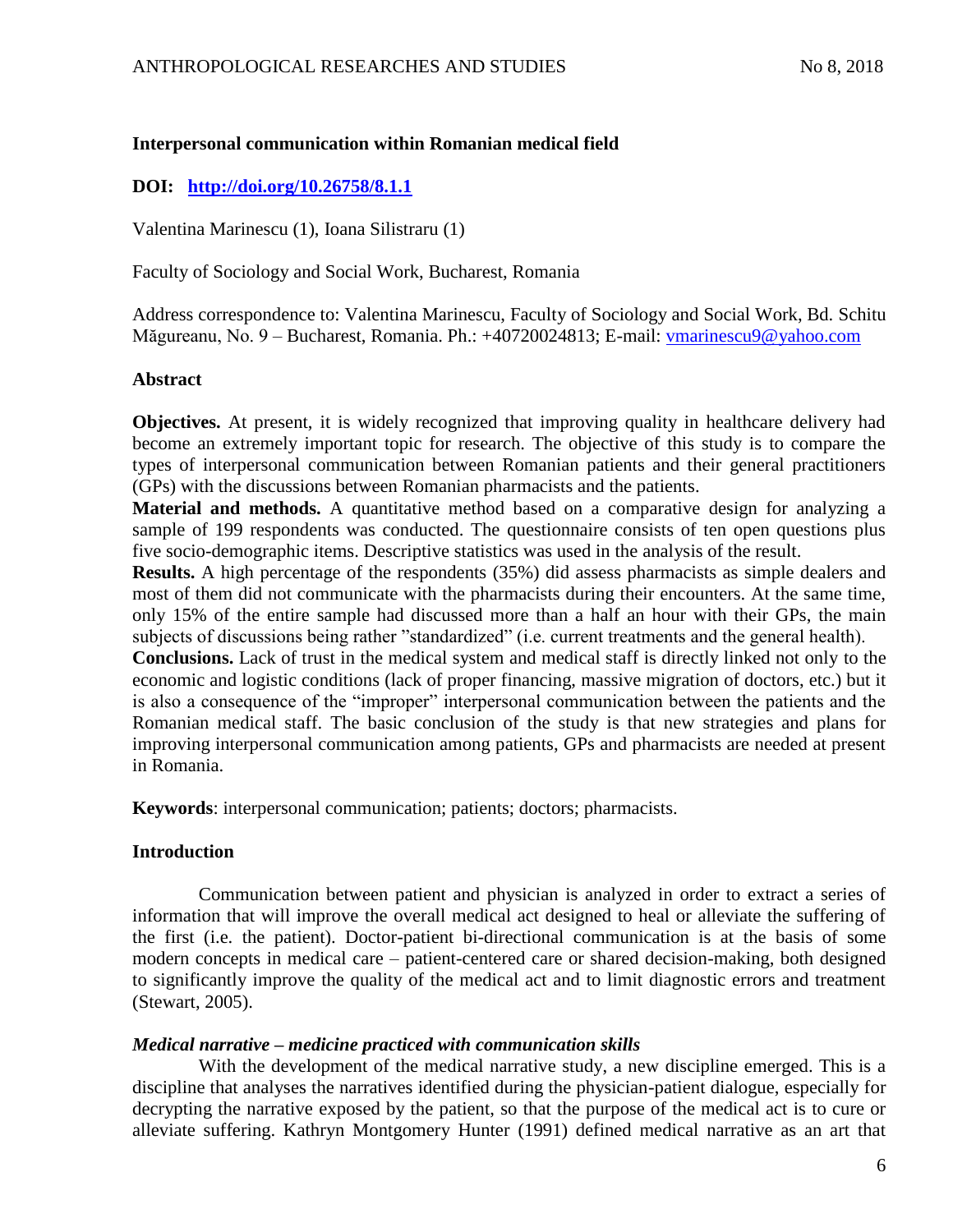depends crucially on the ability to say and interpret a story - the story of the patient's illness and suffering.

The medical narrative supports the physician and the patient as the most complex instrument of medicine casuistic that allows practitioners to share diagnosis and vision of the therapeutic act, to circumscribe a single case and, at the same time, to obtain sufficient generalizations which would be useful both in practice and in the improvement of their profession.

The dialogue is at the heart of the medical act due to the fact that medicine is fundamentally narrative, according to Hunter (1991). This is especially true for evidence-based medicine that is usually practiced in university hospitals, and the most important narratives the physician must take into account are those occurring just at the beginning of the interaction with their patient.

Patient narrative recorded inside the medical office or hospital where he or she meets the physician is very different from the vivid color descriptions, the true "war stories" that the patient reports outside of the medical setting. At the first meeting with the doctor, there is the autobiographical narrative that describes a "chronicle" of suffering from a personal perspective, with elements organized sometimes chronologically, with descriptions made in her or his own language of how the disease affects her or him. This is essentially the first narrative that the practitioner receives, and in terms of narrative medicine, it might be one of the most important for the subsequent evolution of his or her relationship with the patient. The structure of the medical narrative is supplemented by the narrative of the doctor or the therapist. He or she (i.e. the practitioner) will use his or her own language and usually will intervene in the patient's narrative to order the useful information for a potential diagnosis in an anamnesis. Hunter (1991, p.8) uses the concept of "patient as text", which can be understood according to the narrator's skills. The medical profession involves not only a cognitive engagement, as each interaction with the patient brings new information, but also emotional engagement, when the doctor empathizes with his or her suffering. The two levels, cognitive and emotional, are the basis of an intuitive, creative, doctor-specific mechanism that puts together all the information within the interaction with the patient (Stewart, 2005, p.793).

The narrative approach takes into account the patient's narrative and interpretation of the disease. People live in realities they have been symbolically built (Pendelton and Hasler, 1983, p.34) and the symbols used in the disease's narrative are the meanings that the experience of the disease brought to the patients. The only way to decrypt those meanings, writes Pendelton and Hasler (1983), is to examine the narrative of the disease, namely the narrative of the patient.

#### *Patient's expectations of the relationship with his doctor*

According to Stewart (2005), there are two elements needed for the success of doctorpatient communication: the doctor's openness to listen to the patient's story and his or her willingness to learn something new with each narrative run by each patient.

"I have witnessed magical moments during patient meetings with their doctors; I have witnessed the mystery of medical practice and have seen the evolution of patients from sickness to health and vice versa. I have seen many times the way doctors help patients to rebuild their lives for all their lives" (Stewart, 2005, p.793).

The dialogue between physician and patient is the key component of the healthcare system, especially in basic medical care (Beck, Daughtridge and Sloane, 2002, p.25) On the other hand, according to Lipkin, Putnam, and Lazare (1995), it is estimated that a general practitioner performs between 120,000 and 160,000 interviews during a 40-year career. In terms of the quality of physician-patient communication, according to Beck, Daughtridge and Sloane (2002), this has often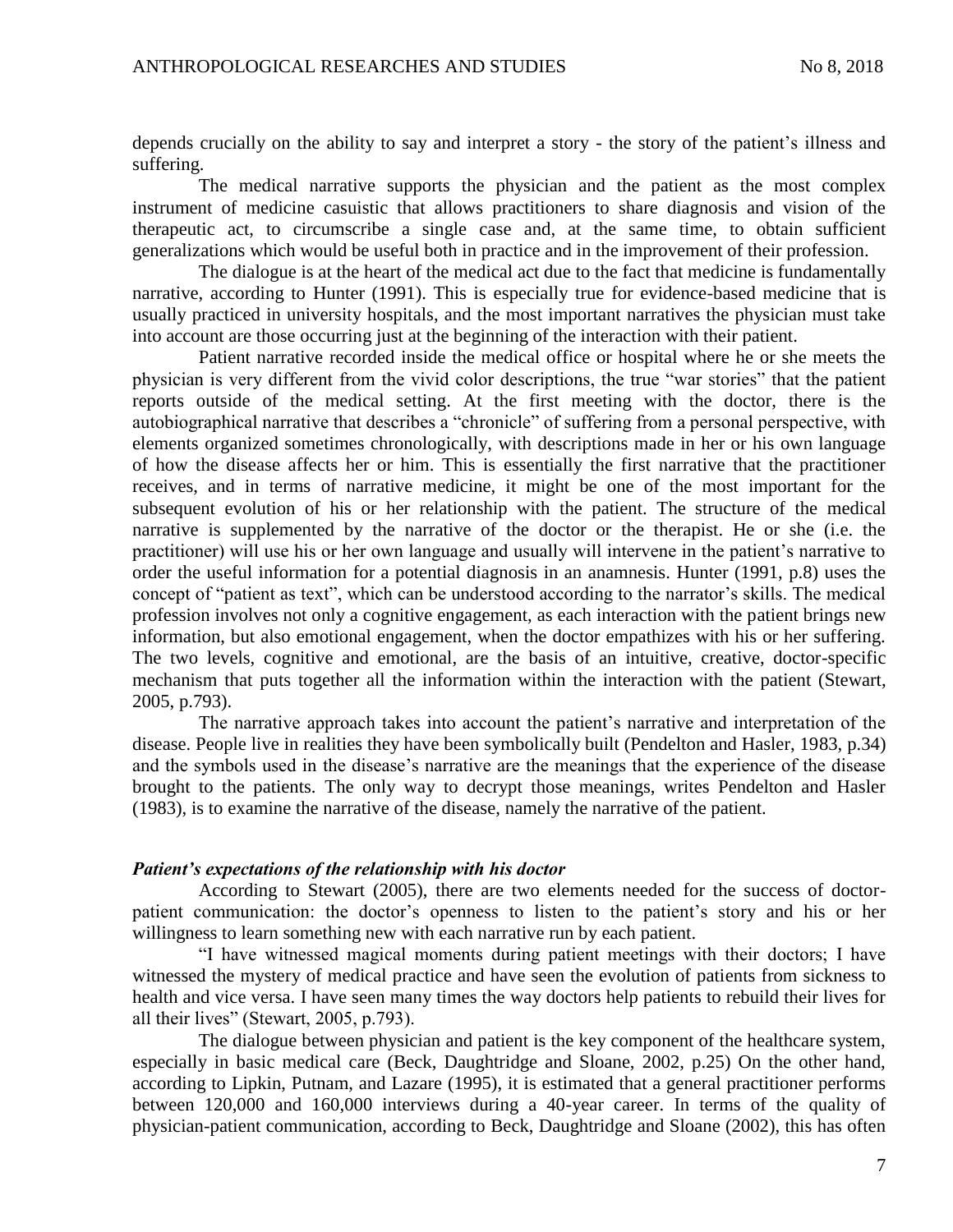been considered inappropriate. Most patients who were interviewed by Beck, Daughtridge and Sloane assessed that communication skills are among the top three abilities a physician must have, but they have frequently complained that their doctors have less satisfactory communication expertise (Beck, Daughtridge and Sloane, 2002, p.25).

#### *The informed patient*

Medical information is increasingly available from other alternative sources than the medical staff. Since the early 1970's, studies and researches on medical communications have highlighted this quality of the patient, that is, his or her need to be informed and able to ask information specific to him or her (Waitzkin and Stoeckle, 1972). Keating, McDermott, and Montgomery (2014) have shown that there are benefits in the therapeutic process for the patient if he or she is informed and educated and this perspective has become dominant in the research centered on generally improving medical performance. The same researchers are mentioning physician-patient communication as a key element in achieving the goals of the medical act. In this case, physician-patient communication has to involve the assimilation of medical vocabulary and to enable the patient to assign real symptomatology, which becomes a source of relevant information for later diagnosis (Keating, McDermott and Montgomery, 2014, p.14).

#### *Consultation - dialogue between physician and patient*

The definition of consultation, equating with physician-patient dialogue, is that of a "meeting" between two people who usually try to influence one another (Pendelton and Hasler, 1983). Each of them has its own beliefs and ideas, its own feelings and motives, values and needs brought within the consultation. According to Pendelton and Hasler (1983), the key is "mutual understanding". "Understanding", as it is used in "New Consultation - Developing Doctor-Patient Communication", is the result of a process that involves formal learning and information, general and professional socialization, as well as individual experience and education.

"(Consciousness - AN) is a mixture of cognition and affection: the thoughts and feelings that govern the physician's and patient's guidance and which contribute to the modeling of its content" (Pendelton and Hasler, 1983, p.20).

### *Clinician pharmacist's role in patient compliance with treatment*

The existing literature (Francis and Abraham, 2014, p.600) provides a special role for the clinician in securing that the patient complies with the recommended treatment of the physician. The clinical pharmacist is the specialist who interacts most with the patient to guide, to get medical and therapeutic history, to check for medication errors (including prescribing and administration), to identify possible interactions between prescription drugs, to suggest a personalized dosage and to counsel the patient (Francis and Abraham, 2014, p.600).

In the Romanian medical system, the pharmacist is a relatively new category, and, as such, he or she is little understood, on the one hand. On the other hand, the existing literature and the specialists themselves recognize that the ideal collaboration relationship between the clinician and the patient must be close and in the benefit of the patient (\*\*\*Pagina Farmaciștilor, 2017).

The clinician should be present at all pharmacies in the community, and any patient may be able to address the side effects he or she may have, ask him or her when and how to contact the doctor if needed. The relationship between the clinician and the patient should be a close one, but for this, the patient must be educated that this specialization exists and that it is something different in the occupational spectrum (\*\*\*Săptămâna Medicală, 2017).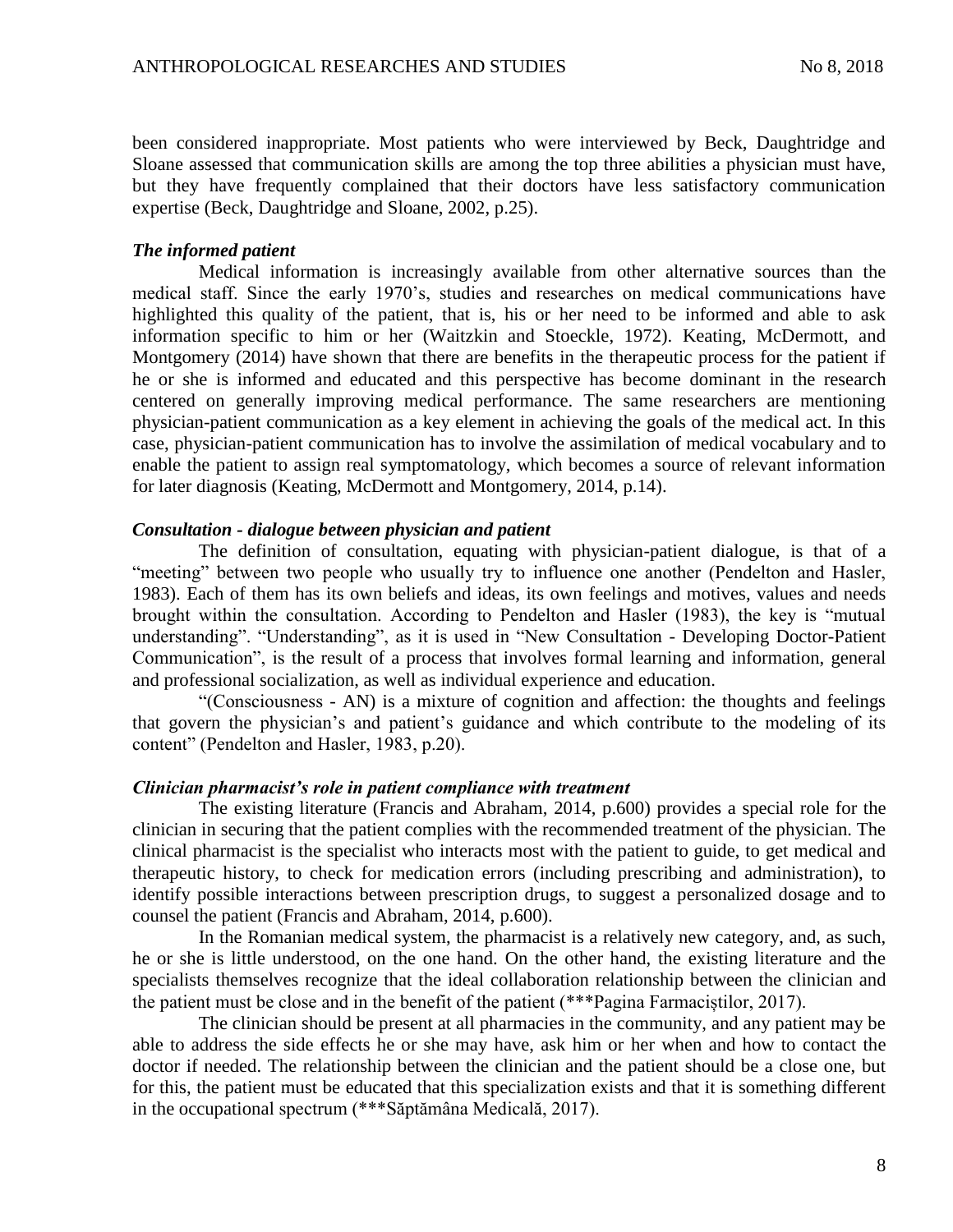## **Methodology**

In order to study patient-physician and patient-pharmacist communications, an exploratory research project has been made. A quantitative method based on a comparative design for analyzing a sample of 199 respondents has been used. The data were collected in November 2016-March 2017 with the help of an anonymous online questionnaire applied in Bucharest. The questionnaire consisted of ten open questions plus five socio-demographic items.

The method of analyzing the data was an iterative one: the observational codes in the answers have been first identified, then all responses were coded with axial codes, and were transferred to an Excel file. The resulting file was further transformed into an SPSS file, which was analyzed using this statistical package.

### **Case presentation**

When asked how they can characterize the health system in Romania a huge percentage (83.4%) of the respondents used negative statements.

| Positive         | ن د |
|------------------|-----|
| Middle situation | ں و |
| Negative         |     |

The main arguments used in negative assessments of the Romanian medical system enclosed references to "poverty" (e.g. lack of financial resources and logistic shortages), "corruption", bad management, bureaucracy and lack of understanding from the part of medical staff toward patients' needs. Some examples are below:

*"It is poverty in the system. And that is because resources are not well managed, partly due to corruption, partly due to the poor involvement of the Government in the system, and a high degree of bureaucracy. As a result, we have a medical system that does not focus on prevention and where everyone manages on his/her own, either going to the private clinics or avoiding accessing medical services."* 

*"It is a disaster. The medical system is broken primarily due to the attitude of the medical staff, which believed of themselves to be a kind of semi-gods. Secondly, it is due to the attitude of servants that patients have. And, in third place, I should point out the managers of the system who are, in fact, the big thieves who take bribes without worrying to destroy a system, which is already crumbling."*

*"It is a precarious situation. There is no good communication in the system. What should make ease the lives of doctors and patients in fact put a burden on them. And I refer here at the bureaucracy, at the health cards that do not work, and the payments that are not done in time for the suppliers of different services…".*

*"There is no concern for the patient's well-being and for the creation of a well-functioning system in which both those who work within it and those who benefit from it to be satisfied. I must add that,*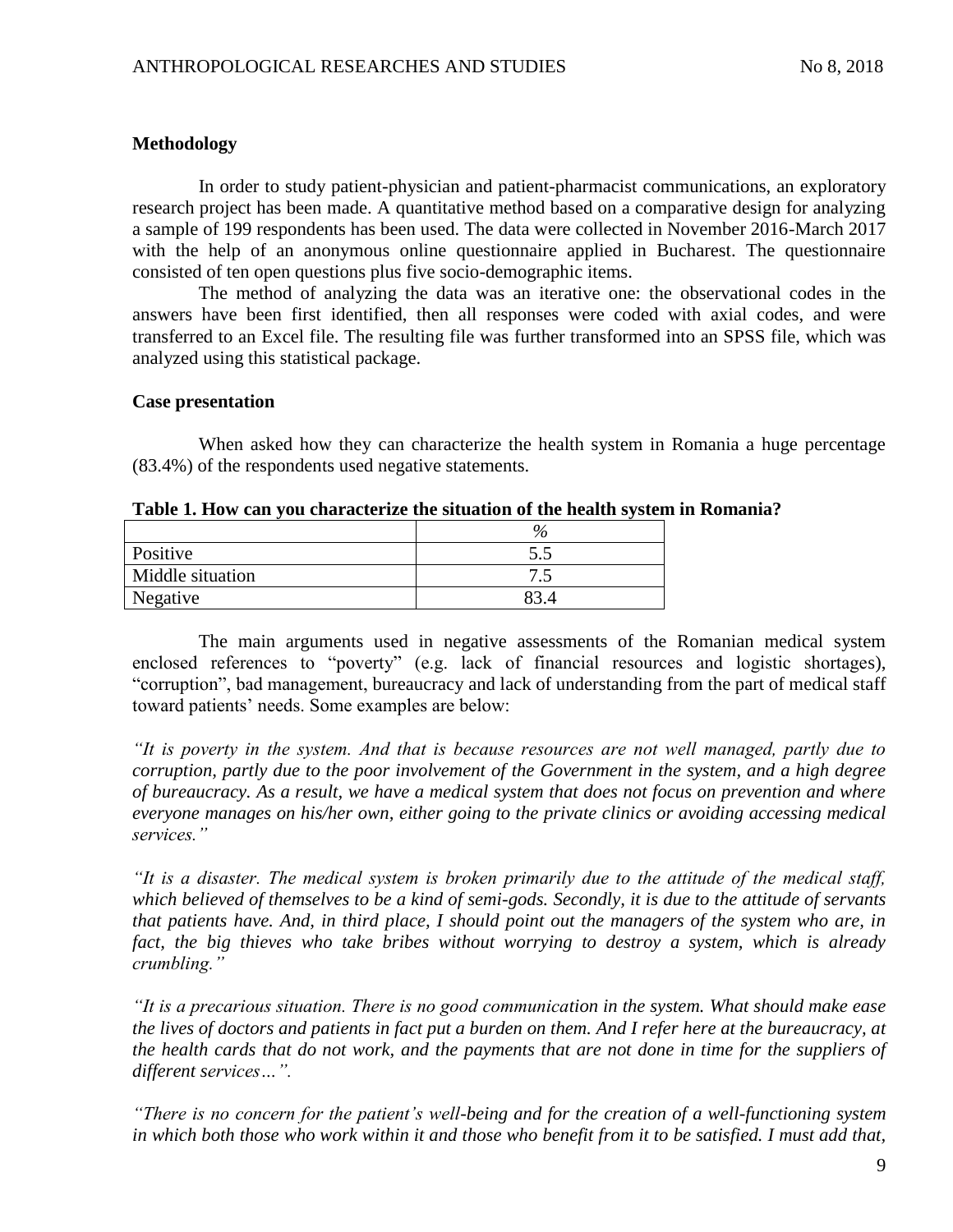*generally, good health systems are not cheap."*

As the data show, in 40.4% of the cases, the General Practitioners were negatively assessed by the respondents. The situation was mainly due to the direct contact the interviewees had with the doctors. "Lack of empathy", "superficial", "not interested in patients' situation" were only a few characteristics laying at the basis of negative evaluations of GPs relations with respondents, as shown below:

*He seems to be nonhuman ... unfortunately! The GP or family medicine should be the most important point for primary prevention.*

*Oh,…he is superficial. And that's just because he is prescribing my antibiotic on the phone, if you can imagine that.*

*He is non-existent. He is no longer professing and informs me that he has "passed this dance" to his wife. I never met her. I even wonder if I can be enlisted to another GP without removing the file from where she is now.*

*He is not serious; his secretary prints you the receipt.*

*A person who is not at all interested in the patient's situation and offers very strong treatments regardless of the patient's illnesses and symptoms.*

At the same time, 35.1% of the sample equated the pharmacists with shop assistants, as shown in the citations from below:

*She is a sales employee who does not know medicine more than me.*

*He is always in a hurry. He is giving quickly a medicine without listening to all you have to say. And he is insistent with selling non-generic drugs.*

*He is very helpful! It has never happened to me to enter the pharmacy and not be listened.*

*I met pharmacists very well trained. Near the block where I live there is a pharmacy with a lab and I often buy products prepared by the pharmacists working there. They're more effective.*

*Oh, she is a simple seller (I do not trust her advice).*

Concerning the last visit to the GPs, 21.3% of the respondents declared that it was two or three months before, while for 22.8% of them the visit was made six months before. At the same time, the contacts with the pharmacists were in a shorter time-span: over a half of the respondents (66%) declared that they went to a pharmacy the same month and around one-third (23.4%) a month before.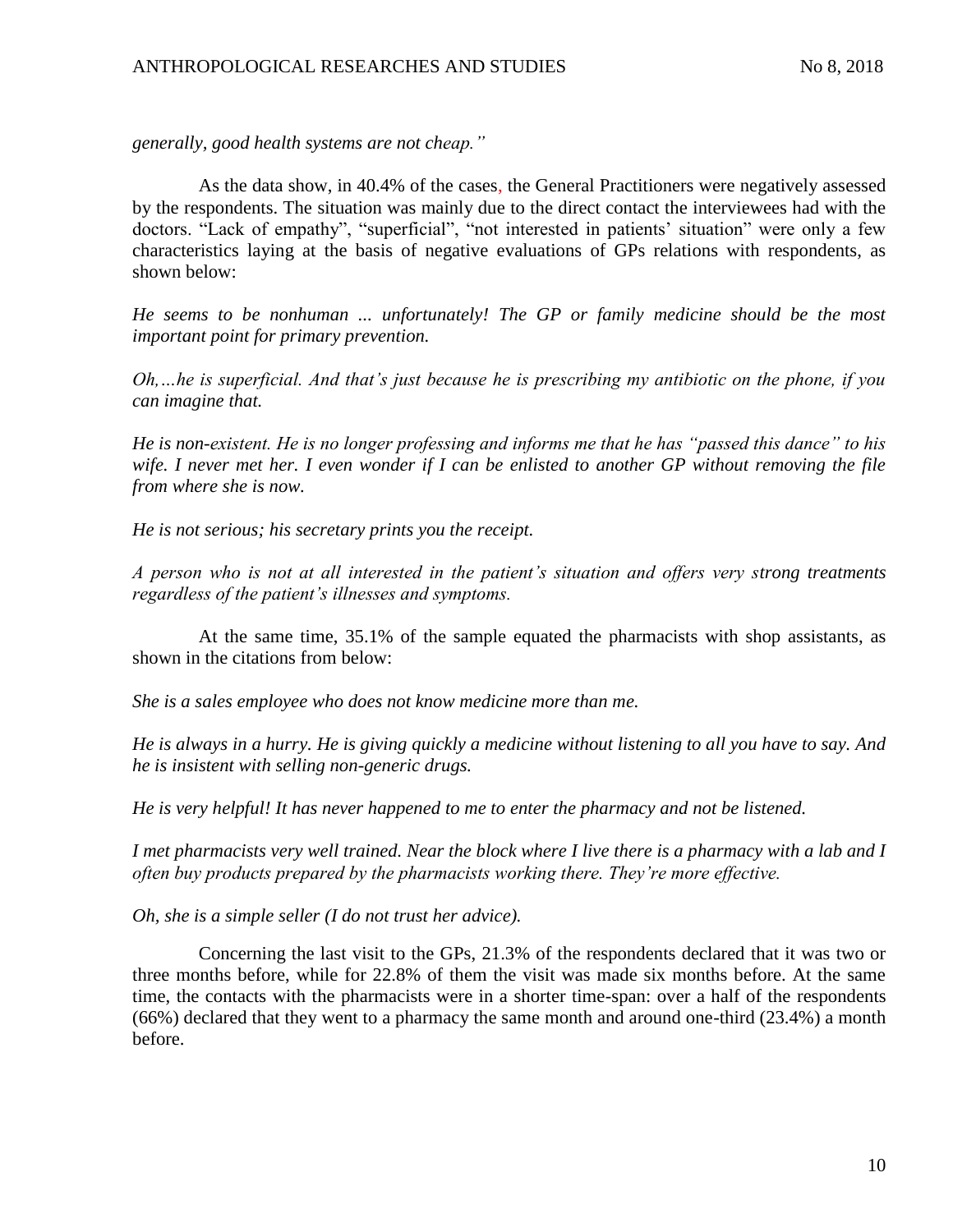|                         | Last visit at the personal GP $(\%)$ | Last visit at the pharmacy $(\%)$ |
|-------------------------|--------------------------------------|-----------------------------------|
| This month              | 11.6                                 | 66                                |
| Last month              | 16.1                                 | 23.4                              |
| Two or three months ago | 21.1                                 |                                   |
| Six months ago          | 22.6                                 |                                   |
| Last year               | 10.6                                 |                                   |
| More than a year ago    | 181                                  |                                   |

**Table 2. When did you visit the last time your personal GP and when did you go for the last time to a pharmacy?**

The reasons for visiting the GPs were: to obtain a medical certificate for a specialist doctor (23.7%), to make a medical control (34%), to obtain a general medical certificate (12.9%), and to make the personal set of medical analysis (12.4%).

In general, the respondents acknowledged that their visit to the GPs lasted between one to twenty minutes (59.4%) and only 17.8% declared that their last visit lasted between 20 and 30 minutes.

The main topics of discussion with the GP's were "general personal health status" (26.2%), "disease symptoms" (15.4%), "treatment" (12.8%) and "interpretation of the analysis and diagnostic" (11.8%). While only 11.8% of the respondents did not have any discussion with their GPs, almost one-third of them (29.2%) declared that they did not communicate with the pharmacists when they went to the pharmacy.

| Topic of discussion with GPs  | $\%$                                         | Topic of discussion with pharmacists  | $\%$ |  |
|-------------------------------|----------------------------------------------|---------------------------------------|------|--|
| Disease symptoms              | 15.4                                         | Modes of drug administration          | 10.8 |  |
| General health status         | Recommendations for other drugs than<br>26.2 |                                       | 23.8 |  |
|                               |                                              | those prescribed by the doctor        |      |  |
| About the treatment           | 12.8                                         | The price of drugs                    | 7    |  |
| Prevention                    | 6.2                                          | Explanation regarding the recipes and | 7.6  |  |
|                               |                                              | drugs                                 |      |  |
| Interpreting the analysis and | General topics relating to medicine<br>11.8  |                                       | 17.3 |  |
| diagnosis                     |                                              |                                       |      |  |
| I have no discussion          | 11.8                                         | I have no discussion                  | 29.2 |  |
| Another situation             | 15.9                                         | Another situation                     | 4.3  |  |

**Table 3. Topic of discussion with GPs vs. topic of discussion with pharmacists**

Almost a quarter of the total number of respondents (23.8%) had communicated with the pharmacists to obtain recommendations for other drugs than those prescribed by their doctors and 17.3% had a discussion on general topics related to medicine.

When asked about the degree of trust in different occupations within the medical field, the respondents showed that surgeons, specialist doctors, and dentists were credited with relatively high levels of public trust (between 29.6% for surgeons and 26.1% for dentists).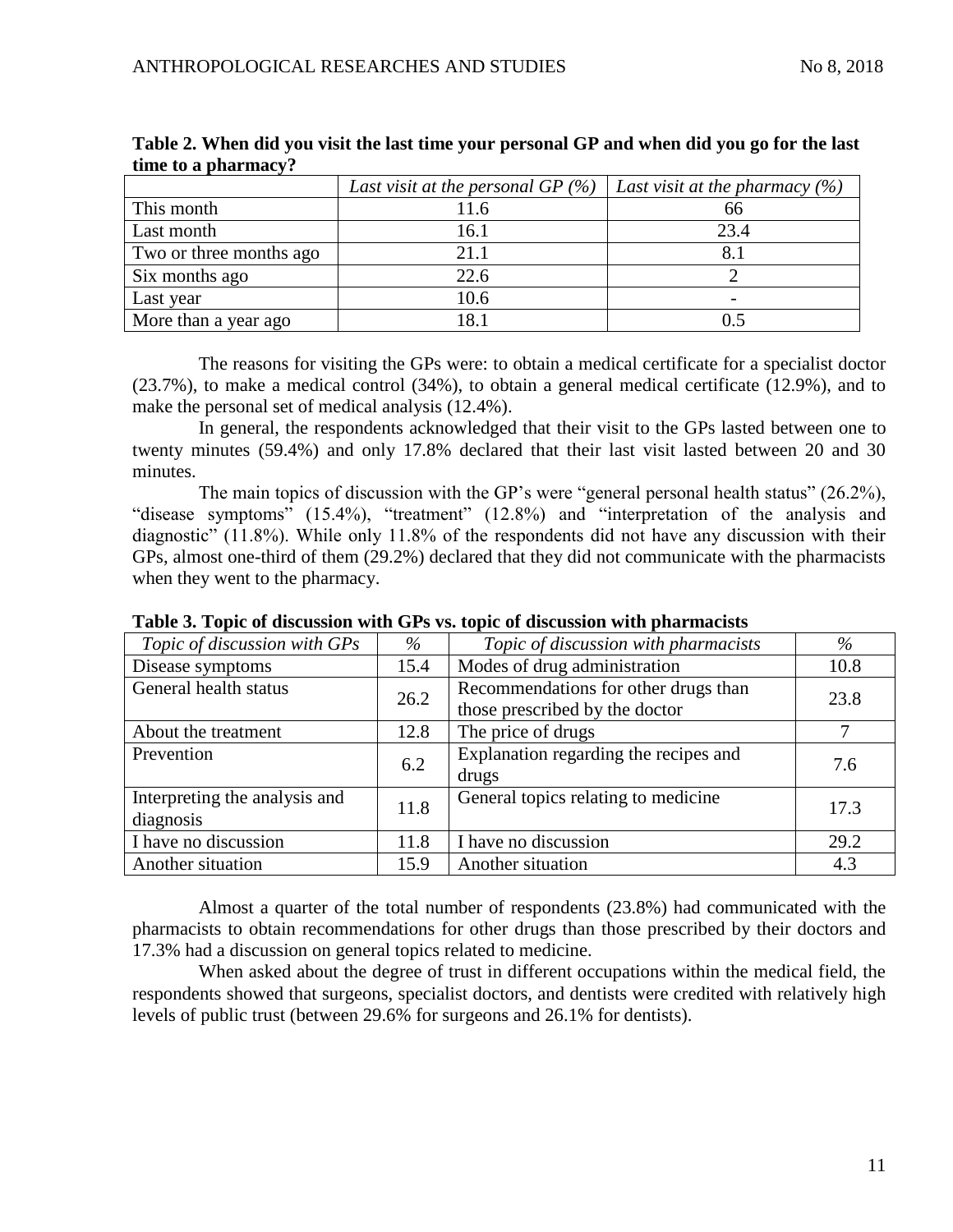|                   | The lowest (rank 1) | The highest (rank 5) |
|-------------------|---------------------|----------------------|
| <b>GP</b>         | 16.1                | 19.1                 |
| Medical assistant | 9.5                 | 6.5                  |
| Dentist           | 3.5                 | 26.1                 |
| Pharmacist        | 12.6                |                      |
| Specialist doctor | L.5                 | 28.6                 |
| Surgeon           | 2.5                 | 29.6                 |

**Table 4. What is your degree of trust in … (%)**

The results showed that pharmacists and medical assistants had the lowest level of trust among the respondents, with 9% of the interviewees/respondents highly ranking the pharmacists and only 6.5% declaring a high trust in medical assistants. With 19.1% of the total sample assessing a high degree of trust in them, the GPs were placed in the middle position within the respondents' evaluations.

### **Discussions and conclusions**

Officially, in Romania, primary care, provided through the General Practitioners (Family Doctors), represents the first contact of the population with the health system, both for the diagnosis and treatment of the diseases, as well as for carrying out preventive medical examinations. In 2016, most Romanian GP offices operated in urban areas, 6.7 thousand compared to 4.6 thousand in rural areas, where a family doctor's office has to take care of 1.3 times more inhabitants (belonging to the resident population in the village) compared to an urban one (\*\*\*Institutul Național de Statistică, 2017). Out of the total number of Romanian doctors, 21.5% were GPs, nearly two-thirds of them practicing in the urban area (\*\*\*Institutul Național de Statistică, 2017).

In 2016, the discrepancies regarding the access to the medical staff per residential areas are evident. More exactly, in the rural area, 7.9 times more inhabitants do not have access to a doctor as compared with those from the urban areas. Also, in rural areas, 6.1 more times inhabitants do not have access to a dentist as compared with those from the urban areas. Finally, compared with inhabitants from urban areas, 4.0 more times inhabitants from rural areas do not have access to a pharmacist (\*\*\*Institutul Național de Statistică, 2017).

In Bucharest, in May 2016 there were around 977 General Practitioners who had a direct work contract with Bucharest Health Insurance House (\*\*\*Casa de Asigurări de Sănătate a Municipiului București, 2017). As the statistical data show, in 2015, in Bucharest, for every 100.000 inhabitants, there have been 654 doctors, 90.7 General Practitioners and 563.3 specialist doctors (\*\*\*Fundația Comunitară București, 2017).

Despite the fact that Bucharest is in a better position than the rest of the country as regards the ratio of medical staff to the number of inhabitants our data reveal that there is a general lack of confidence in the health system a whole, doctors, and pharmacists. The reasons behind this situation comprise not only financial problems, management shortages or out-dated technologies, but also the lack of communication with medical personnel.

The fact that GPs have become a sort of state-bureaucrats (according to our respondents they only write prescriptions or interpret the set of medical analysis) raises serious problems related to their role in the Romanian medical system, as our respondents have also noticed. More than a half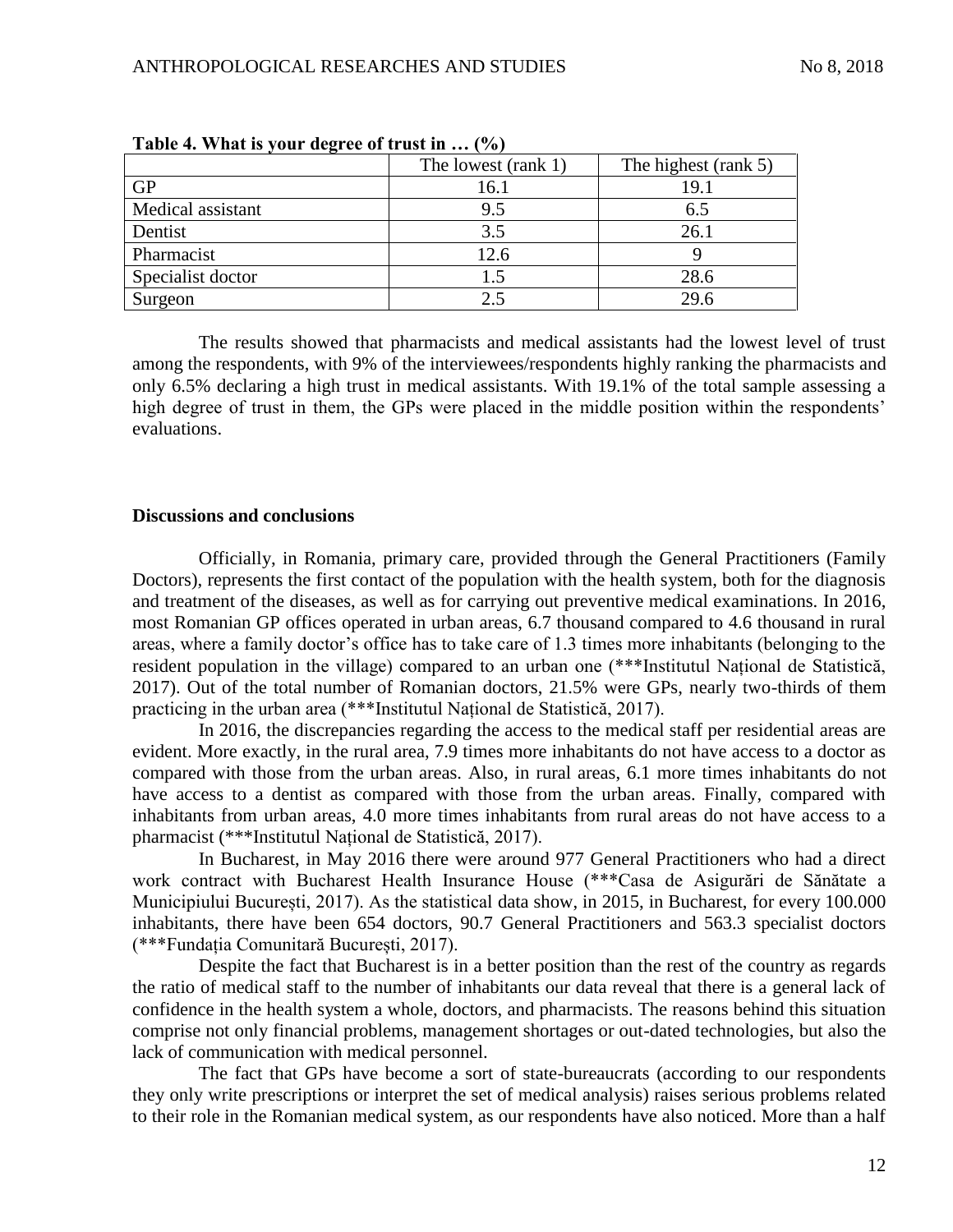of the sample declared that they had discussed no more than twenty minutes with their GPs and only for 6.2% the topic of conversation was prevention for health-related issues.

The higher frequency of visits to the pharmacy seems to confirm the existing data on the high percentage of Romanians practicing self-medication (\*\*\*Asociația Medicilor de Familie Mureș, 2016). At the same time, the standard image of the pharmacist as a simple shop assistant makes this problem (e.g. self-medication) difficult to control.

Although this is only an exploratory study one can conclude that the lack of trust in Romanian medical system and medical staff is directly linked to the economic and logistic conditions (lack of proper financing, massive migration of doctors, etc.) and is also a consequence of the "improper" interpersonal communication between the patients and the Romanian medical staff (GPs and pharmacists).

We advocate, as such, that some changes have to be done at different. In our opinion, those new strategies and plans for improving interpersonal communication among patients, GPs and pharmacists have to be based on the active involvement of the three parts in the medical act.

**Conflict of interest.** The authors of this article do not have any conflict of interests.

## **Bibliography**

- 1. Beasley, J.W., Starfield, B., van Weel, C., Rosser, W.W., Haq, C.L., 2007. Global health and primary care research. *The Journal of the American Board of Family Medicine*, *20*(6), pp.518- 526.
- 2. Beck, R.S., Daughtridge, R., Sloane, P.D., 2002. Physician-patient communication in the primary care office: a systematic review. *The Journal of the American Board of Family Practice*, 15(1), pp.25-38.
- 3. Francis, J., Abraham, S., 2014. Clinical pharmacists: Bridging the gap between patients and physicians. *Saudi Pharmaceutical Journal*, *22*(6), pp.600-602.
- 4. Hunter, K.M., 1991. *Doctors' stories: The narrative structure of medical knowledge*. New Jersey: Princeton University Press.
- 5. Keating, M., McDermott, A., Montgomery, K., 2014. *Patient-centred health care: achieving coordination, communication and innovation*. Houndsmills, Basingstoke: Palgrave Macmillan.
- 6. Lipkin, M., Putnam, S.M., Lazare, A., 1995. The medical interview. *The medical interview: clinical care, education, and research. New York: Springer-Verlag*.
- 7. Pendelton, D.A. (author), and Hasler, J.D. (editor), 1983. *Doctor-patient communication*. *Theory and Practice.* London; New York; Sydney: Academic Press.
- 8. Waitzkin H., Stoeckle, J.D., 1972. The Communication of Information About Illness: Clinical, Sociological, and Methodological Considerations. *Advances in Psychosomatic Medicine,* 8, pp. 180–215.
- 9. \*\*\*Asociația Medicilor de Familie Mureș, 2016. *Automedicația este un fenomen îngrijorător, 3 din 4 români se tratează fără a consulta medicul de familie*, [online] Available at: http://amfms.ro/automedicatia-este-un-fenomen-ingrijorator-3-din-4-romani-se-trateaza-fara-aconsulta-medicul-de-familie/ [Accessed 19 July 2017]
- 10. \*\*\*Casa de Asigurări de Sănătate a Municipiului București, 2017. Deconturi lunare MF, [online] Available at: <http://www.cnas.ro/casmb/page/deconturi-lunare-cabinete-mf.html> [Accessed 29 July 2017].
- 11. \*\*\*Fundația Comunitară București, 2017. *Raportul Vital Signs 2017 București*, [online] Available at:<http://bucuresti.vitalsigns.ro/sanatate/>[Accessed 28 July 2017].